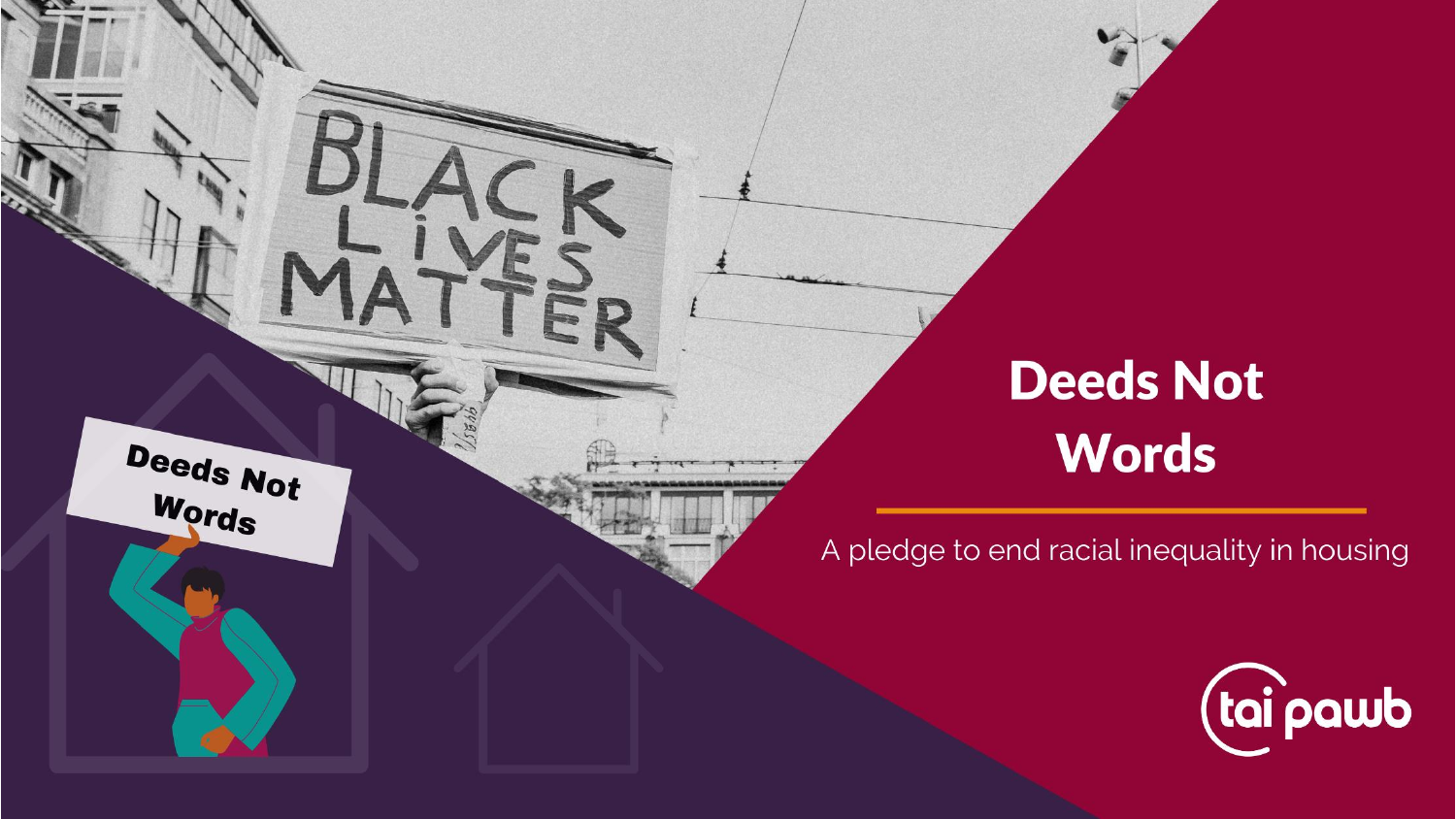## Housing conditions: pledges

• Investigate reasons for overcrowding and worse housing conditions amongst some BAME groups. Start acting on findings.

• Disaggregate ethnicity data in your tenant/service user satisfaction surveys and other tenant/service user surveys. Use other channels to learn about the experiences of BAME tenants/service users. Act on findings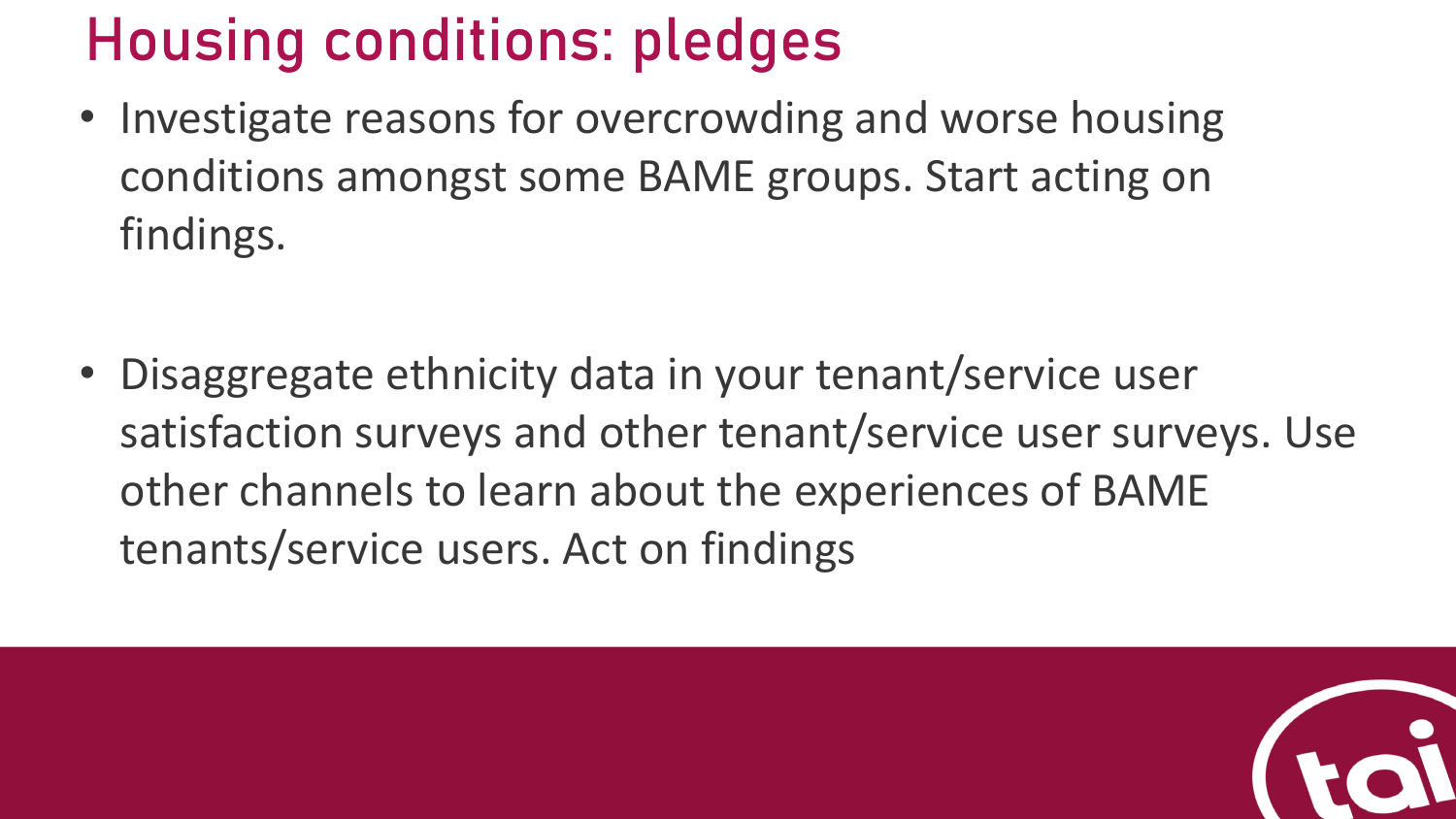### Context

- In Wales 27% of Bangladeshi, 19.4% of Black and 18.5% of Arab households live in overcrowded housing compared to 4.9% of White British people. (Census 2011)
- Black, Asian and minority ethnic households are also more likely to live in fuel poverty (20%) than White households (9.7%) (UK Government, 2019).
- Bangladeshi, Pakistani, Black African, Black Other and Mixed White/Black ethnic groups are considerably more likely to have damp in their houses; (UK Government, 2019)

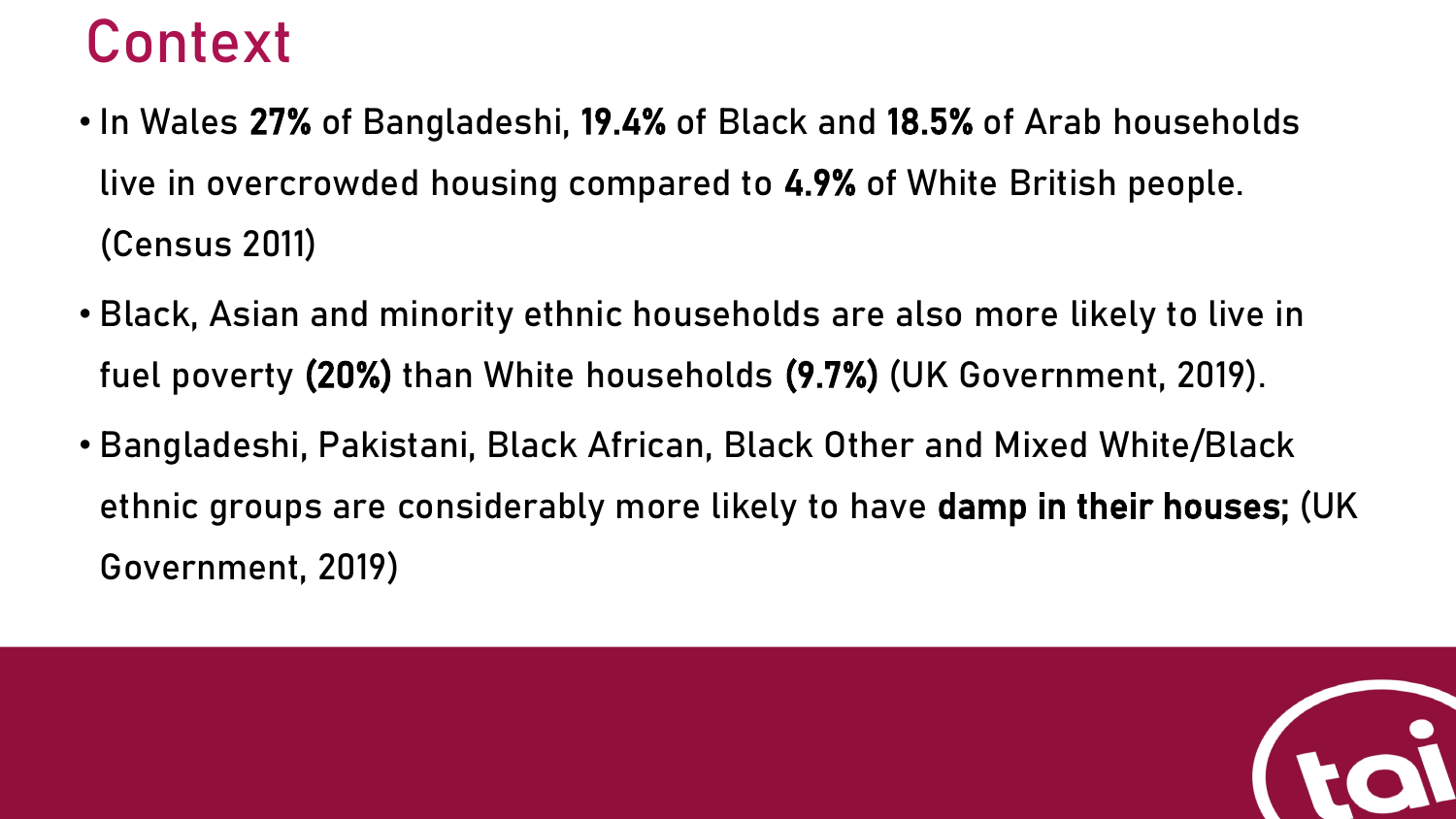"We had a large number of African residents and we had a big meeting with them because they weren't happy. And then when they were finished, all the managers were sitting around saying, 'what are they complaining about, they've just come from huts'."

"As soon as you hit the management level, you see racism spoken openly, whether it's externally with the residents - they'll make assumptions, they'll make pre-judgments on people because of their race, their colour, their religion, their surname," 'Helen' told ITV News.

"And then internally, you get the same sort of treatment to people who are not white British. I remember one of them clearly saying 'I'm not having some black plumber earning more than us managers' because some of our operatives earned more than the managers."

She says the head of repairs used to say: "'Well, if they lived like us they wouldn't be overcrowded. You know what these Indians are like, they bulk buy everything so the house is full of stuff'

Council employee, London in ITV's: ITV News investigation exposes racism in social housing sector

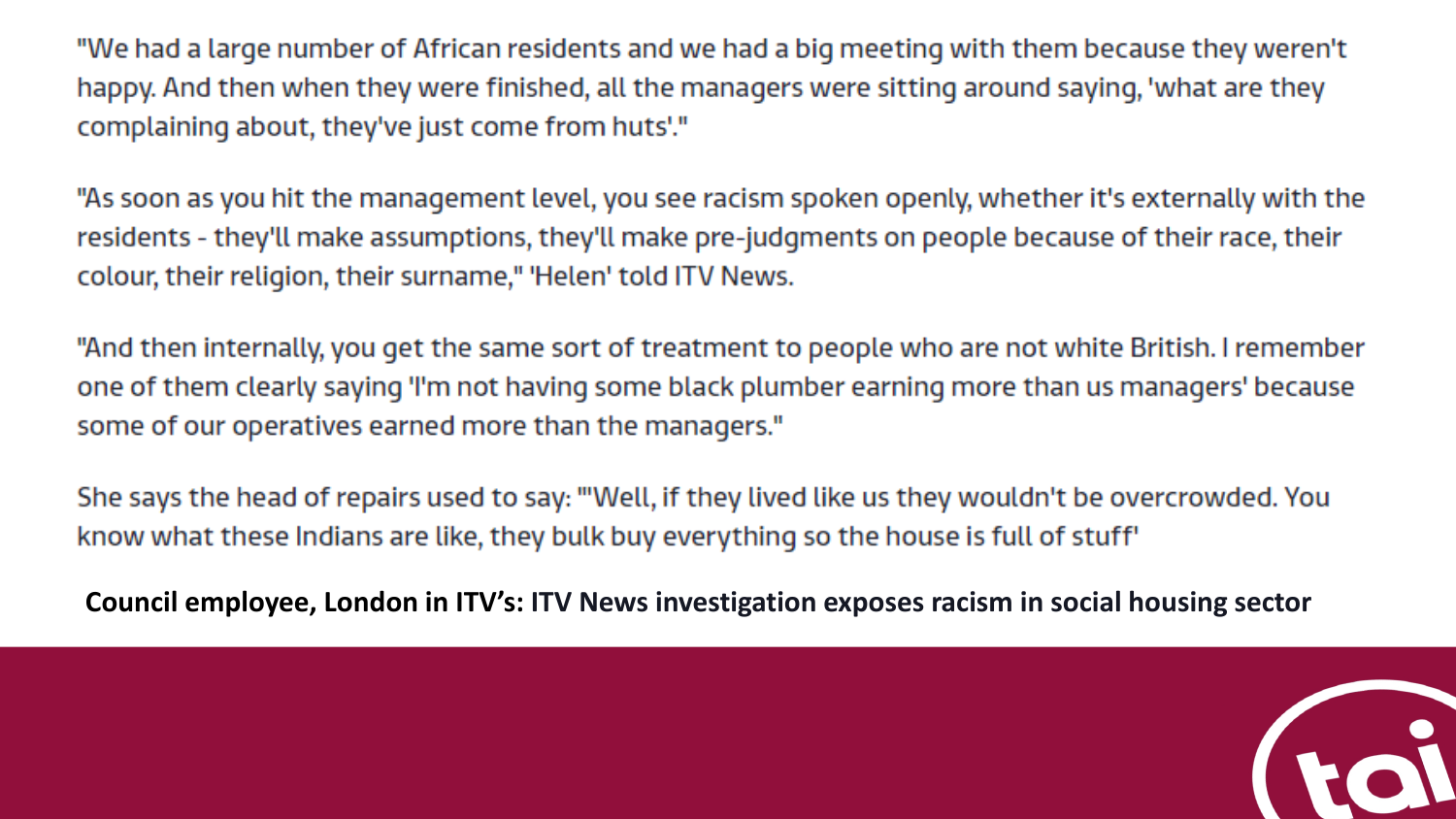### Some stories from Wales

#### Moroccan Woman: Story 6

I have a problem with the Council house. It's been a year since they were supposed to make repairs in the house. They came and did half the wallpaper and said the walls still had damp in them. Till today they haven't given me a time when they will come to fix the house. The state of what they have done so far is terrible. My children can't stand the sight of the house. My youngest doesn't want to live here anymore. There's damp everywhere and in some rooms the wallpaper is peeling off. We've been unable to sleep in the upstairs rooms, so we are sleeping downstairs on the floor.

#### Bengali Older Woman: Story 5

I am originally from Bangladesh and have had major problems with the Housing Association. There have been some problems with the rent arrears. I have asked Women Connect First to help me and I can't speak English very well and don't understand how I am in this situation. We have asked the Housing Association for evidence to show where I have defaulted the payments. It is very difficult to resolve the matter. I am scared they will throw me out of my house.

**Quotes from: BAME Women engagement on the Race Equality Action Plan report. Women Connect First, Henna Foundation and Hayaat Women's Trust**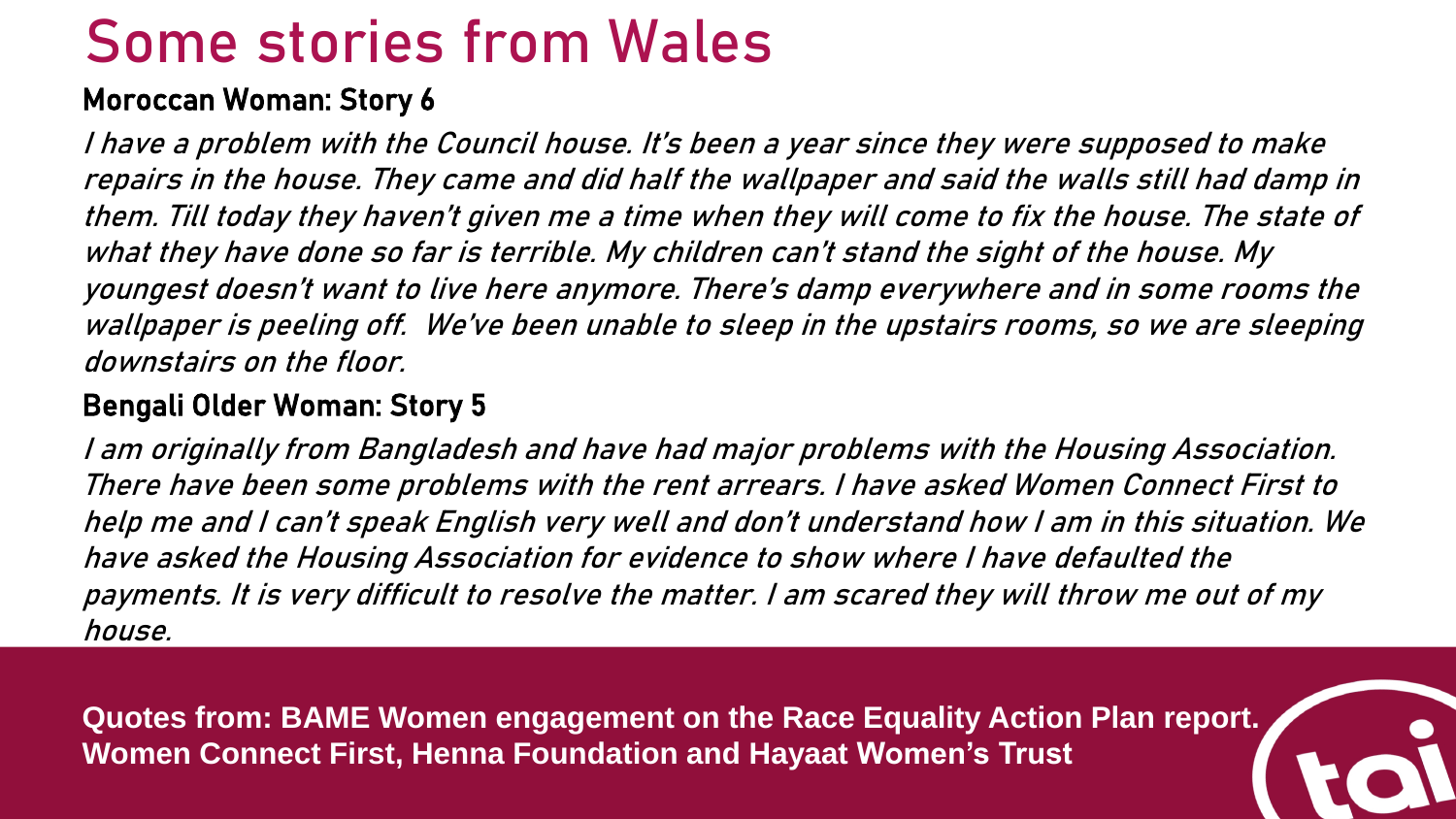#### DNW Baseline: overcrowding

Majority of stock-holding organisations said they had either investigated/were investigating (43.5%) or would do in the future (39%). However 4 organisations (17%) said they had not and did not specify that they are planning to do so.



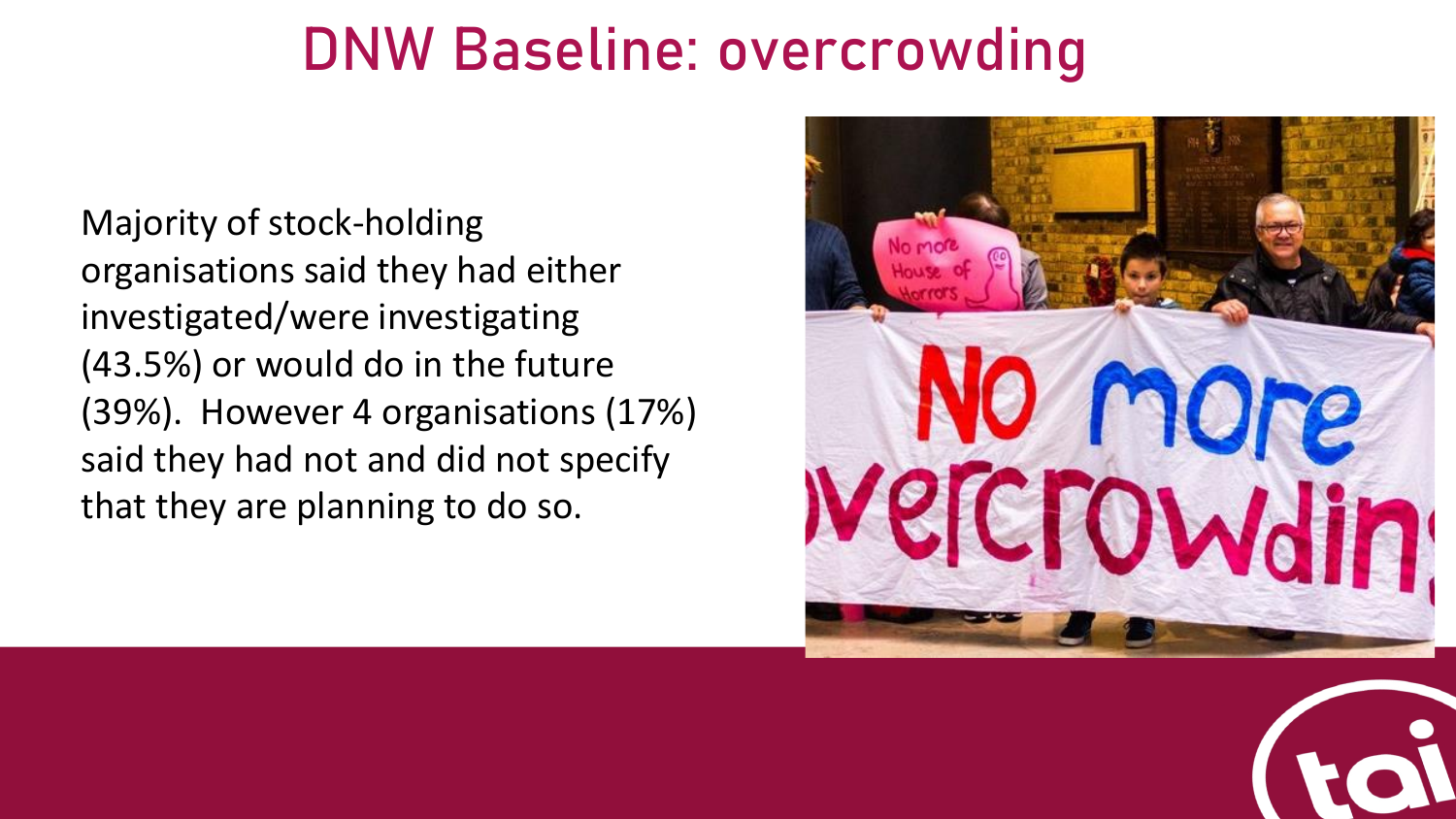# DNW Baseline: overcrowding action

- Prioritisation for transfer
- Investigating as a way of facilitating deeper and informed conversations with the wider community
- Compiling an action plan to address overcrowding, specifically helping those in high need of alternative accommodation
- RSL working together with the local authority and other providers as part of allocations working group
- Using software package to identify a list of addresses where there is the suggestion of overcrowding issues and cross-referencing this with E&D data. Where overcrowding is identified, carefully considering engagement approach.
- TP discussions with members have also highlighted that some have increased targets for bigger properties in their development plans.
- Key issue identified has been the way social housing grant is structured which makes it difficult to build larger properties

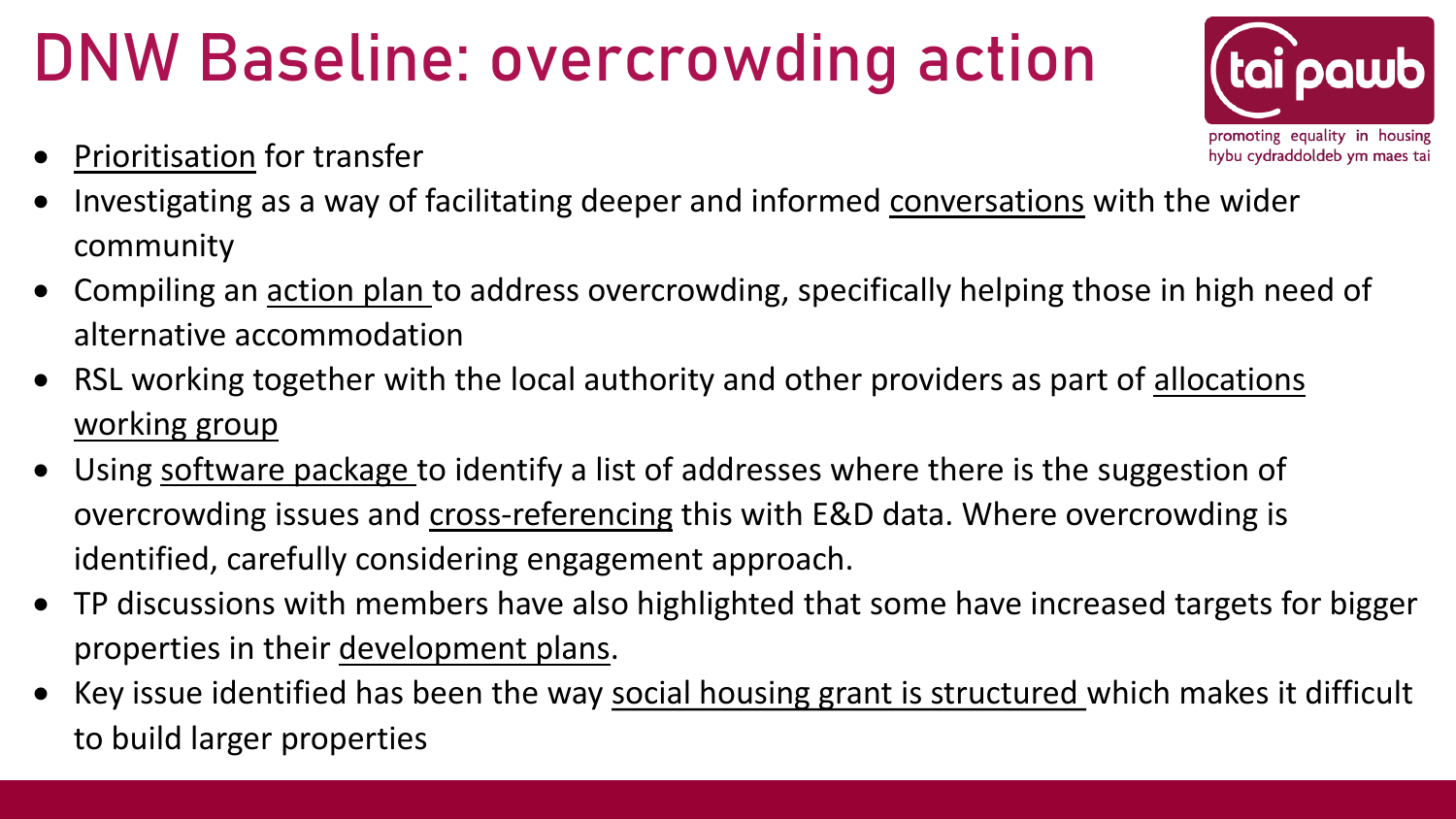#### DNW Baseline: use of ethnicity data & insights

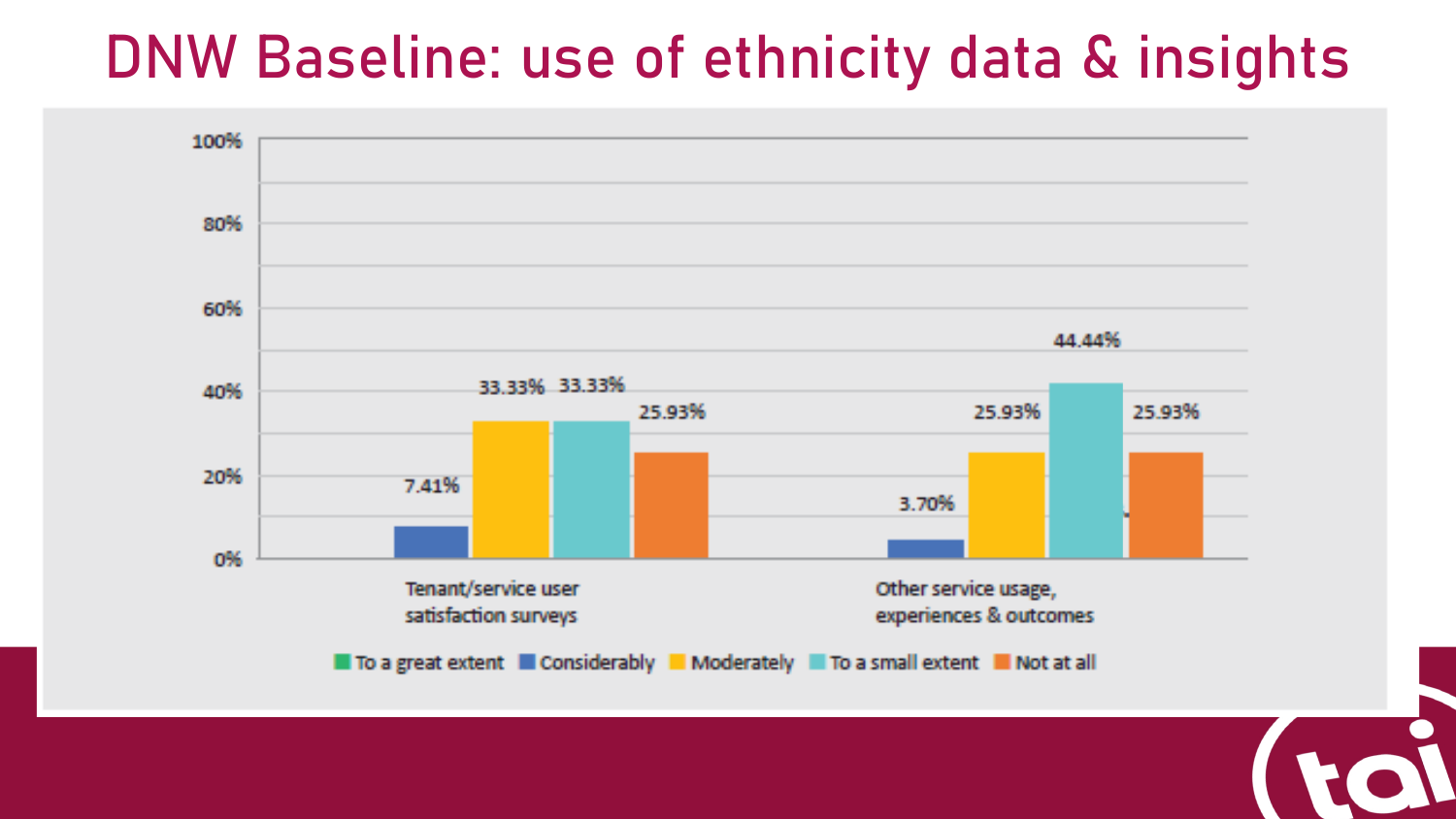## Baseline: data & insights

• Building systems for better data collection and analysis



- Introduction of 3 stage strategy for customer insights with stage 1 focused on maximising data collected from residents
- Introducing KPI's on capturing ethnicity data with discussions on ELT and SLT meetings
- Collection of diversity data with tenant satisfaction and repairs surveys, identifying trends and acting on any differential findings
- One organisation has invested in developing a bespoke system to hold all data relating to individual customers and has recruited a Head of Data. Aligned diversity data questions with the data collected by ONS.
- Involvement strategy where more than 100 residents are invited to share their views and influence decision making
- **BAME consultation carried out in 2020/Tenants invited to BLM Zoom meeting**
- Reaching out to community groups across area to ask for opinions on the organisation as an employer
- BAME contact group and engagement with local groups (with some considerable examples)